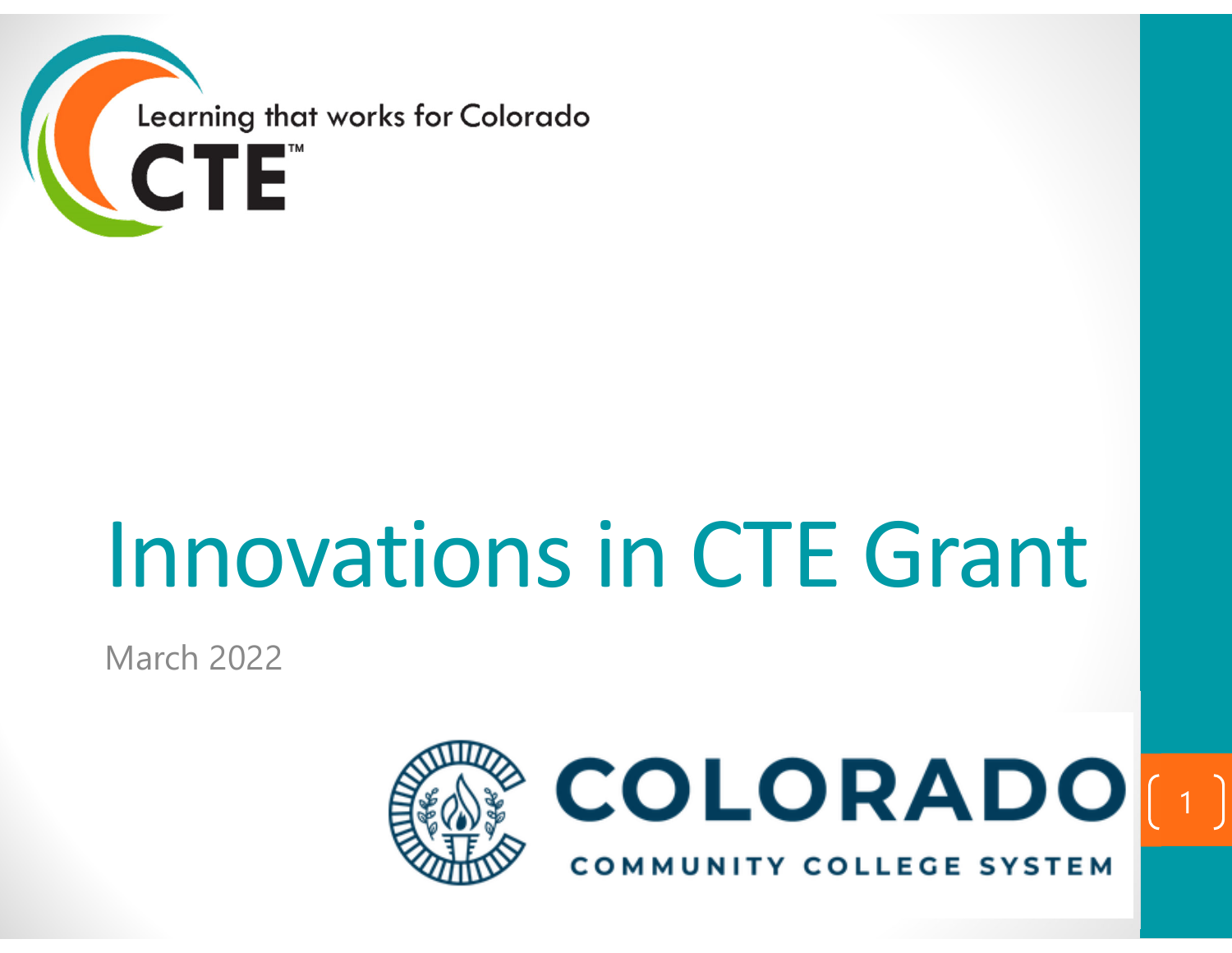### Innovations in CTE Grant

- •Approximately \$1.5M Total in Awards
- • Grant Awards of up to \$250,000 per Project
- •Competitive Application Process
- • Award Period for FY23 is July 1, 2022 to June 30, 2023

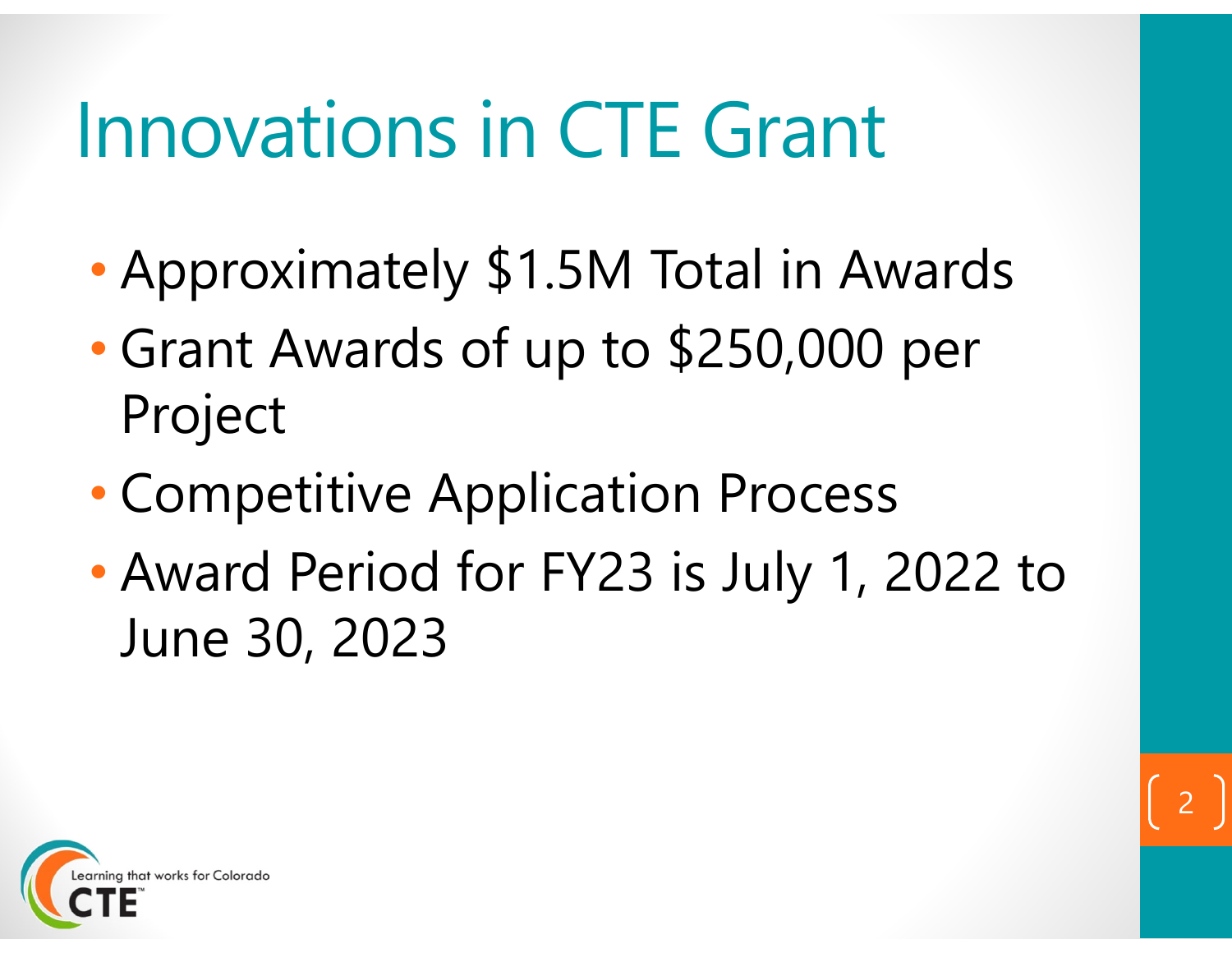### Purpose of Innovations Grant

- • Foster innovations in CTE that:
	- •Align to Colorado CTE Strategic Plan
	- •Align to Regional Needs Assessment
- $\bullet$  Address gaps in service or performance for CTE learners
- • Better distribute federal Perkins 'Reserve' dollars to deserving applicants

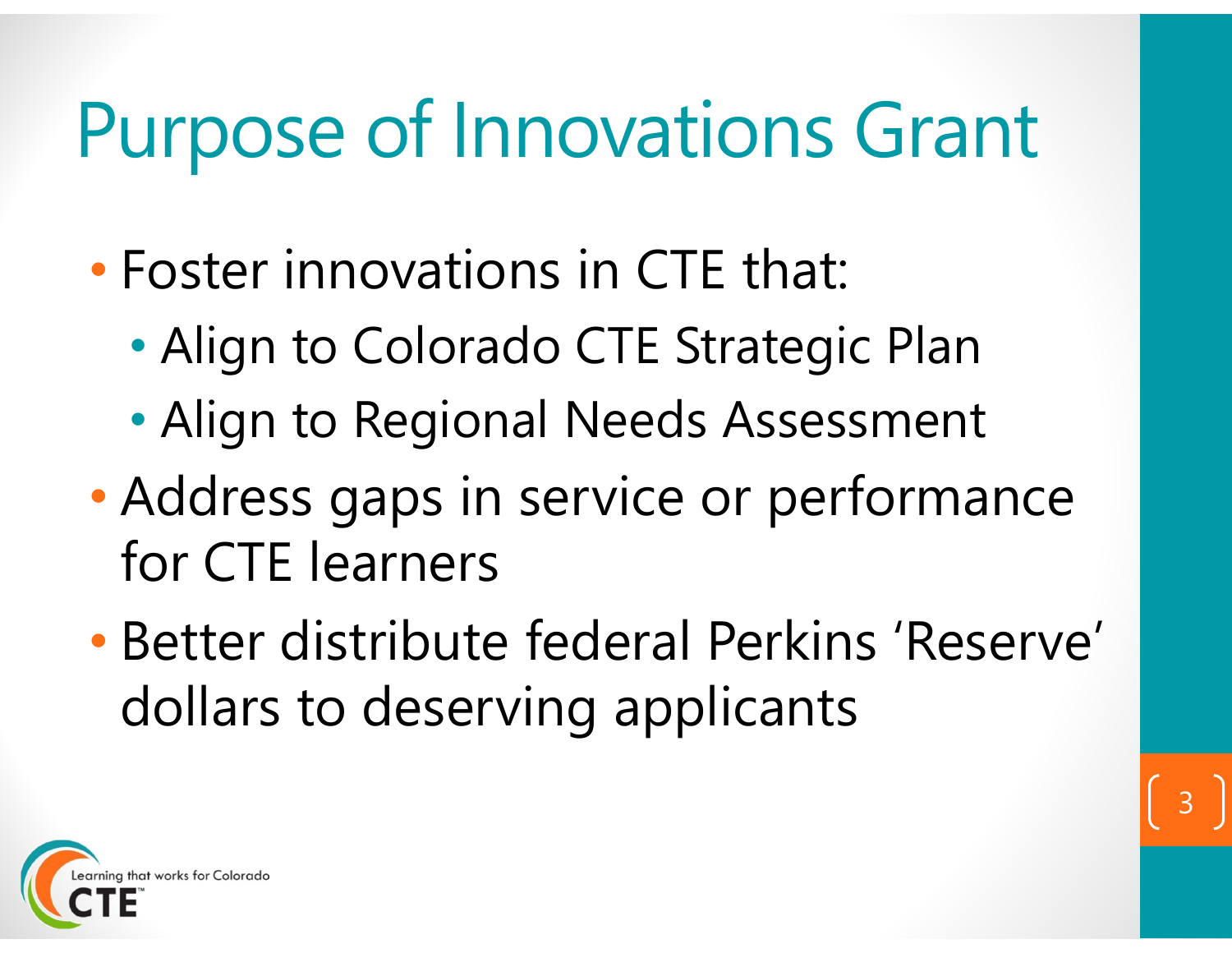# Background

- •• Perkins V passed in 2018
	- •Effective July 1, 2020
- •Focus in new legislation on innovation
- • 'Reserve' funds provide flexibility to ensure more equitable resource distribution

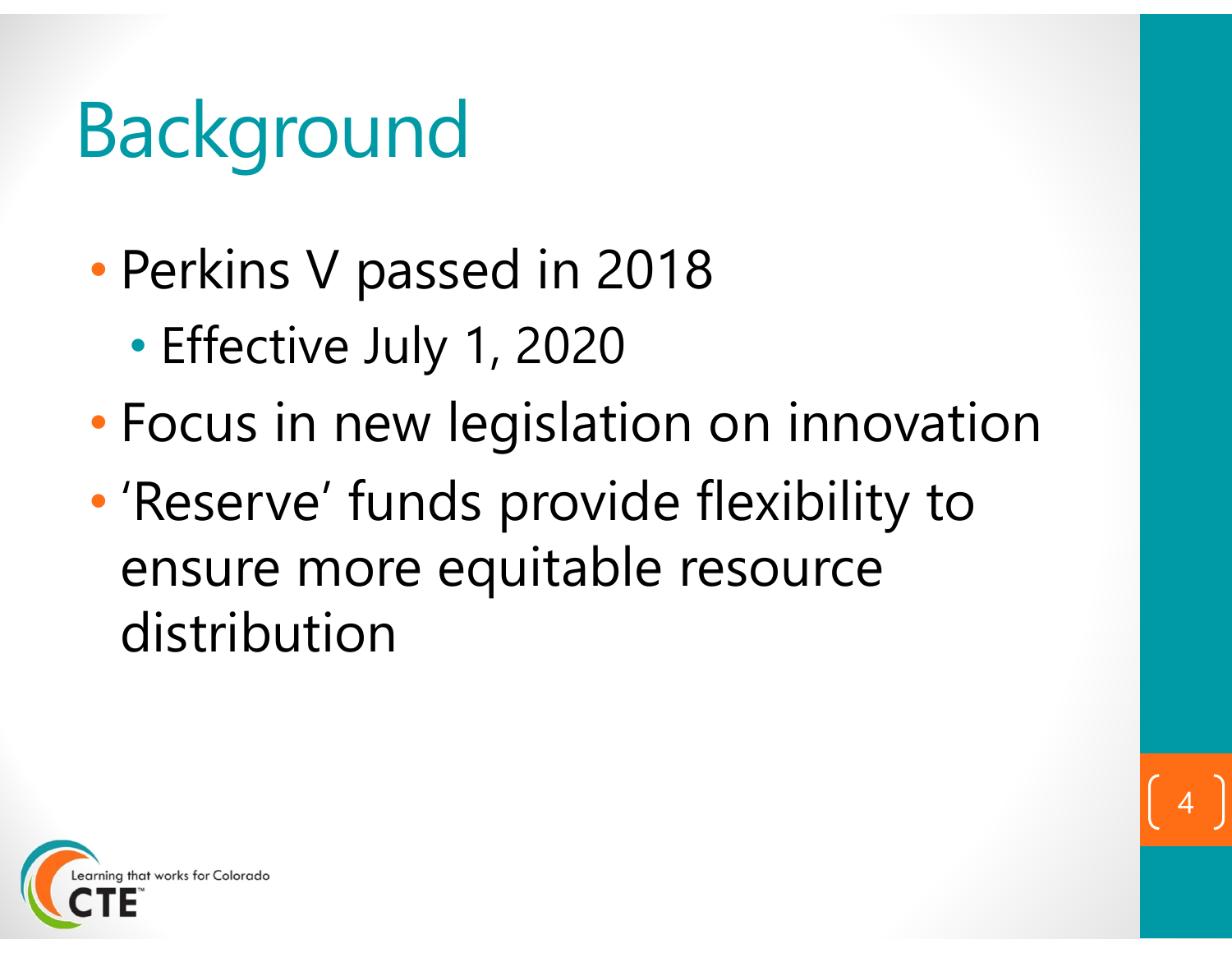### FY21 Grants

| <b>Grant Recipient</b>                  | <b>Project Name</b>                                               | <b>Award Amount</b> |
|-----------------------------------------|-------------------------------------------------------------------|---------------------|
| <b>Sargent School District</b>          | Sargent High School Aviation Program                              | \$23,100            |
| <b>Julesburg RE-1</b>                   | Agriculture Education Program Enhancement (Julesburg)             | \$58,433            |
| <b>Haxtun School District</b>           | Haxtun High School Innovation Store                               | \$81,057            |
| <b>Colorado Mountain College</b>        | High Mountain High School to Higher Ed Pathway through eSports    | \$90,015            |
| Jeffco Public Schools                   | Jeffco Schools Pathways in Education                              | \$109,547           |
| <b>Community College of Denver</b>      | Veterinary Technology Work-Based Learning Model                   | \$169,480           |
| <b>San Juan BOCES</b>                   | Preparing Tomorrows Equipment Technicians                         | \$172,000           |
| <b>Westminster Public Schools</b>       | Westminster HS Farm to Food Truck Entrepreneurship Experience     | \$174,007           |
| <b>Emily Griffith Technical College</b> | <b>CTE Teaching Excellence Pilot</b>                              | \$204,777           |
| <b>Northeastern Junior College</b>      | Rural CTE Curriculum Transformation for the Workforce of Tomorrow | \$208,910           |
| <b>Pueblo Community College</b>         | Virtual Health Care Simulation Studio                             | \$248,015           |
| <b>Lamar Community College</b>          | Southeast Colorado Virtual Anatomy Lab                            | \$248,595           |

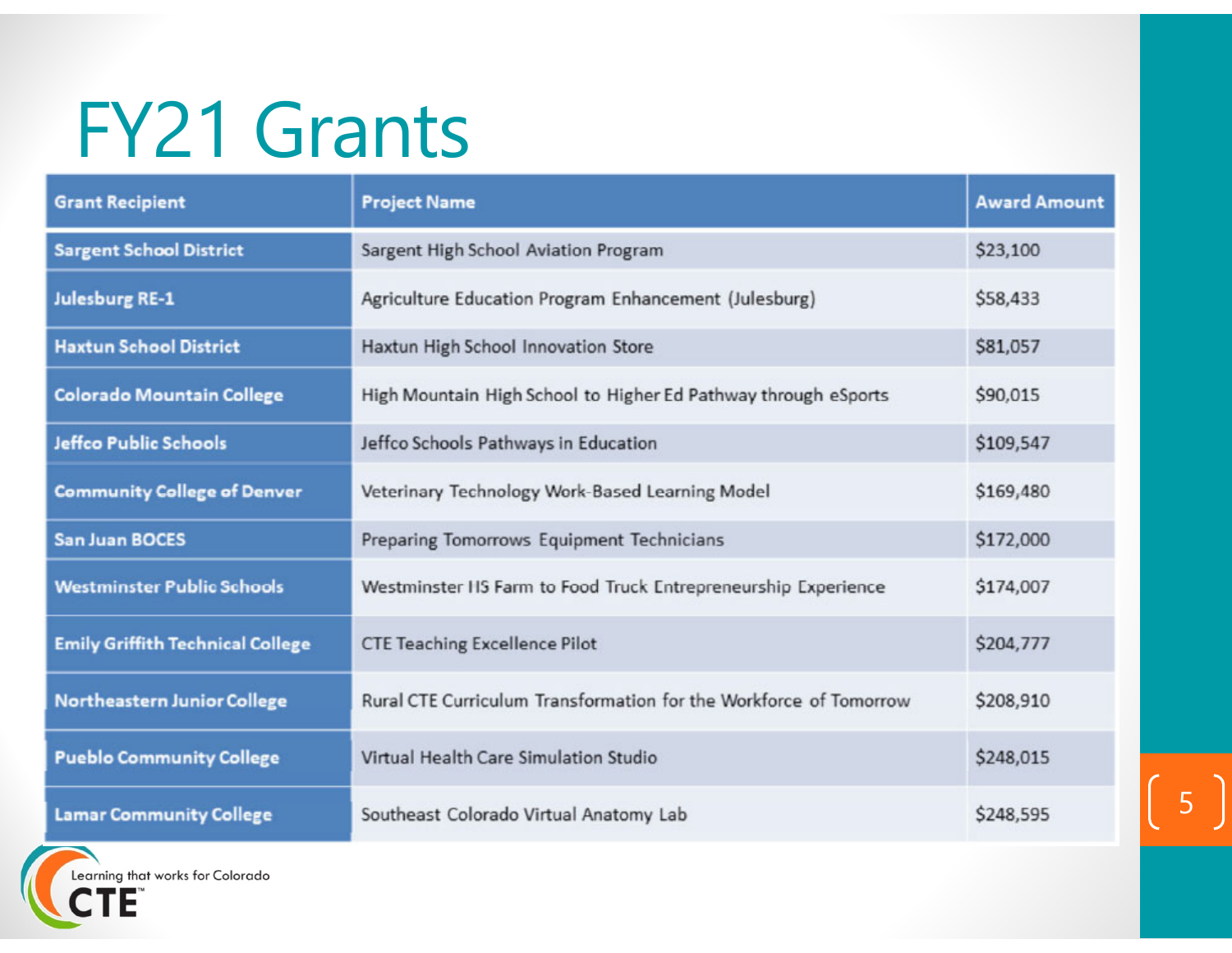# FY 21 & FY22 Project Areas

- Work-Based Learning
	- Westminster, CMC, CCD, Haxtun
	- •Brush, Monte Vista, Florence
- Equity & Access
	- Morgan Community College
- $\bullet$  Teacher Recruitment & Retention
	- Jeffco, San Juan BOCES, NJC, EGTC
- • Program Quality - Curriculum development / Program Expansion
	- Julesburg, Sargent, PCC, LCC
- South Routt/Hayden, PCC, CMC, Technical College of the Rockies, East Central BOCES, Julesburg, Red Rocks Community College, arning that works for Colorado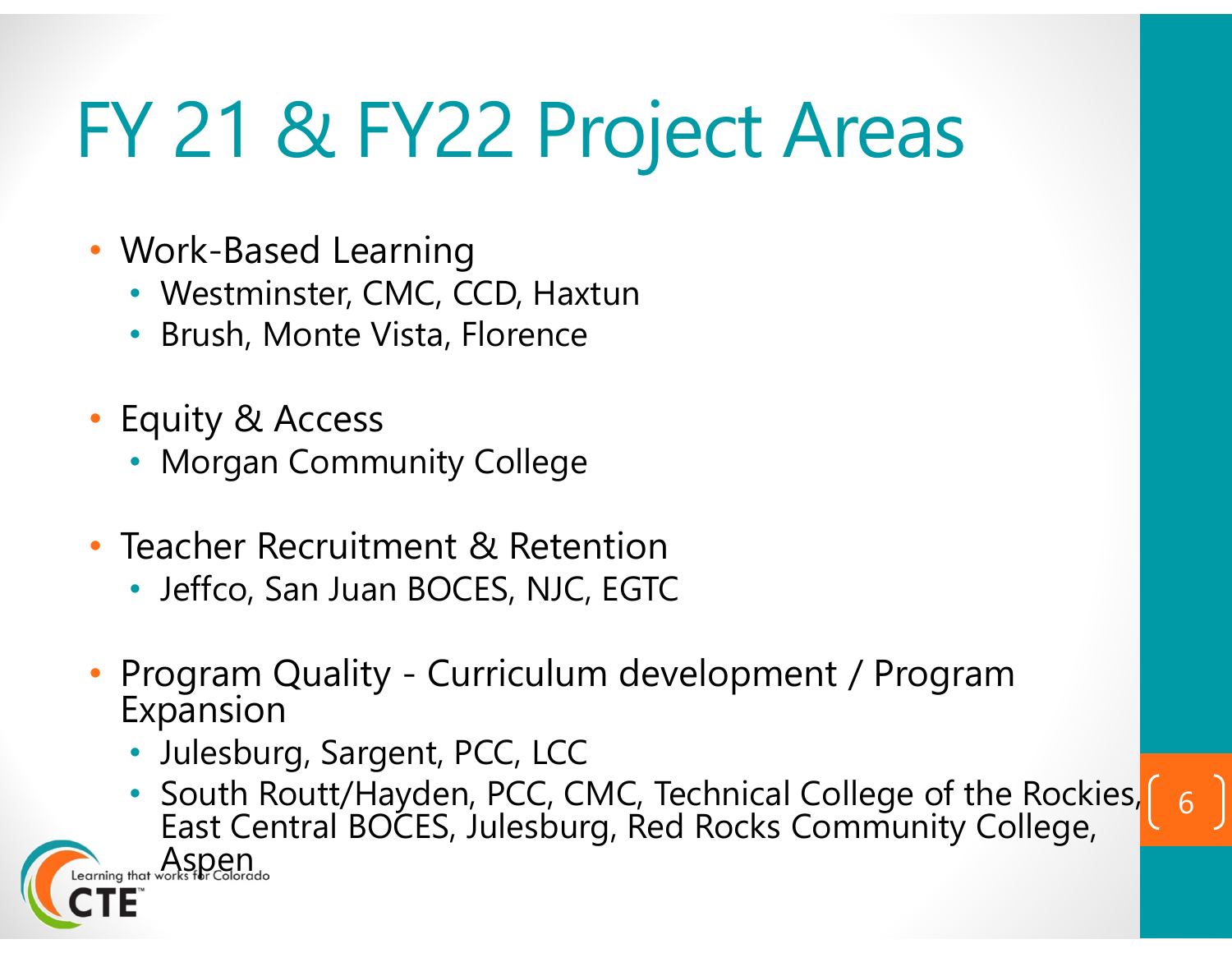# CTE Strategic Goals

| <b>GOAL</b>                            |              | Career Advisement & Development - Ensure each Colorado Learner has access to ongoing career<br>advisement and development.                                                                         |  |  |  |  |  |
|----------------------------------------|--------------|----------------------------------------------------------------------------------------------------------------------------------------------------------------------------------------------------|--|--|--|--|--|
| <b>GOAL</b>                            | $\mathbf{2}$ | Instructor Recruitment & Retention - Develop and ensure a viable pipeline of CTE instructors to fill the<br>educator positions at the middle school, secondary, and postsecondary levels.          |  |  |  |  |  |
| <b>GOAL</b>                            | 3            | <b>Partnerships</b> - Prepare Colorado's future workforce through transformational partnerships.                                                                                                   |  |  |  |  |  |
| <b>GOAL</b>                            | 4            | <b>Quality Programs</b> – Elevate the quality of CTE programs to support each learner's skill development and<br>meet industry needs.                                                              |  |  |  |  |  |
| <b>GOAL</b>                            | 5            | Work-Based Learning - Ensure access to meaningful work-based learning opportunities for each CTE<br>learner.                                                                                       |  |  |  |  |  |
| <b>FOUNDATIONAL</b><br><b>ELEMENTS</b> |              | <b>EQUITY &amp; ACCESS</b>                                                                                                                                                                         |  |  |  |  |  |
|                                        |              | Create opportunities for each learner to access quality CTE programs and distribution of CTE programs<br>throughout the state.                                                                     |  |  |  |  |  |
|                                        |              | <b>INCLUSIVITY</b>                                                                                                                                                                                 |  |  |  |  |  |
|                                        |              | Provide each learner with the opportunity to participate in a CTE program and decrease the gaps of CTE<br>participation for target populations, non-traditional occupations, and geographic areas. |  |  |  |  |  |

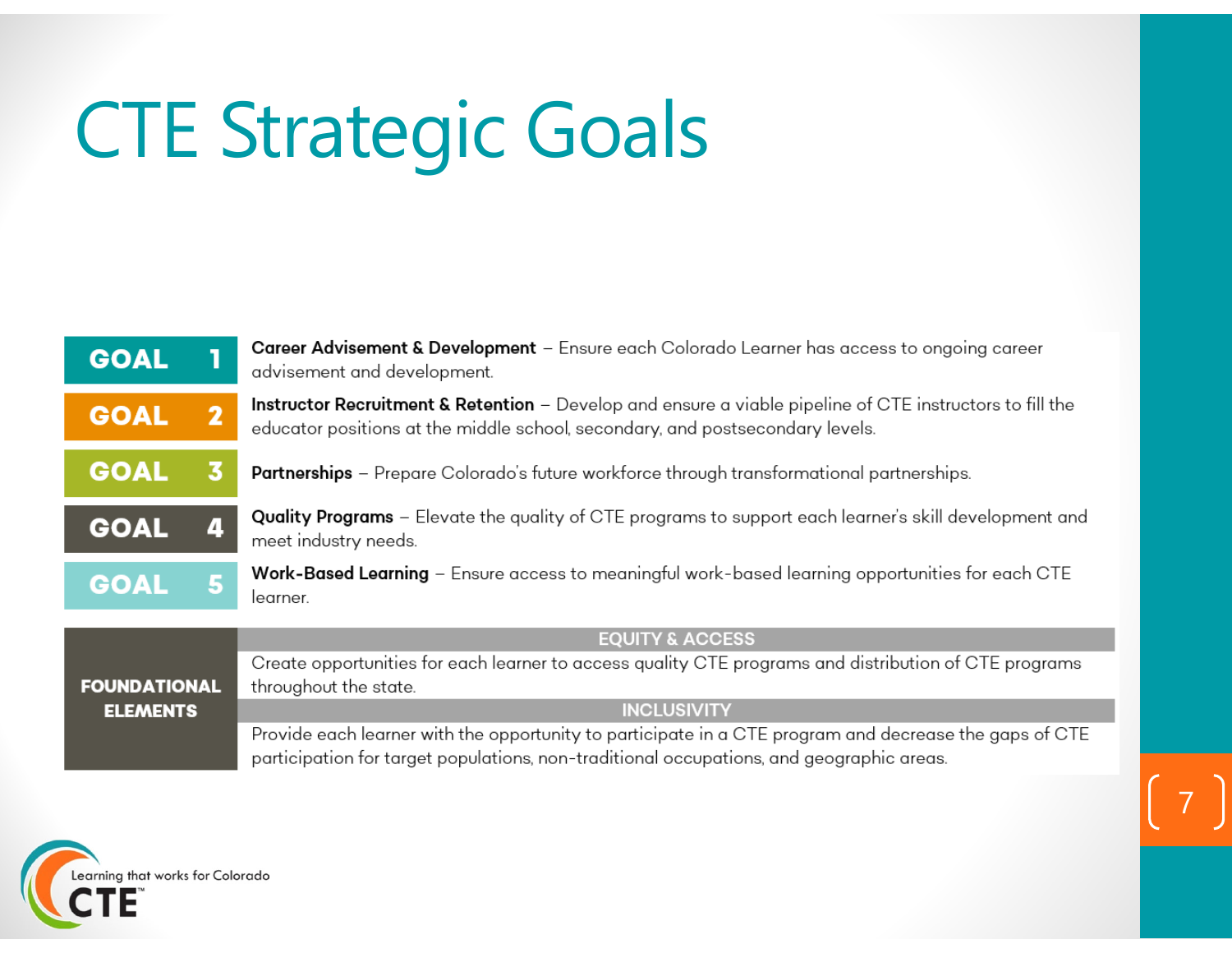

Timeline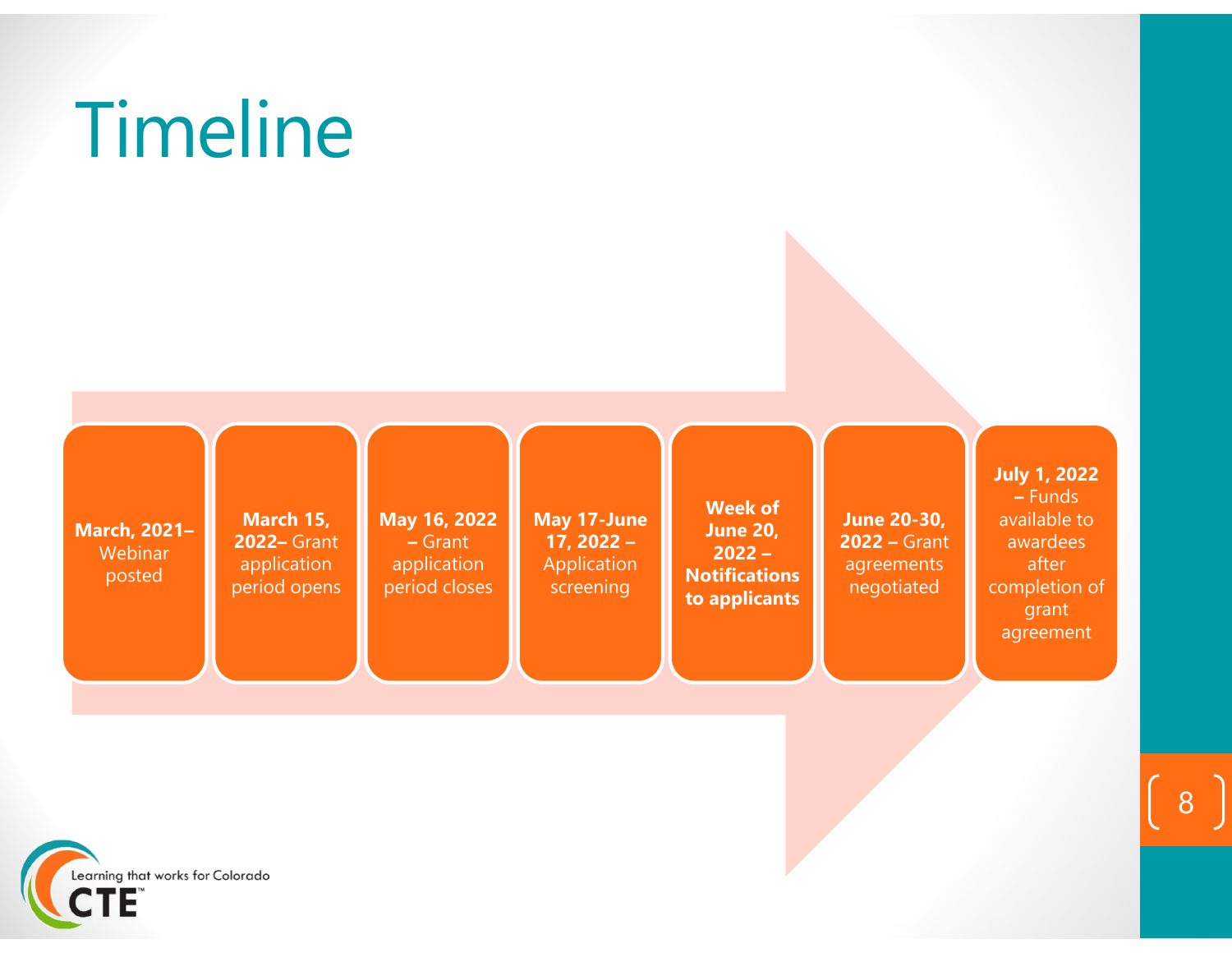# Eligibility Requirements

- •FY23 Perkins formula grant participant
- • Each educational entity must meet at least one of the following criteria:
	- Rural
	- •• High CTE % (15% minimum)
	- •• High # CTE Students (1,000+)
	- • Application addresses performance deficiency

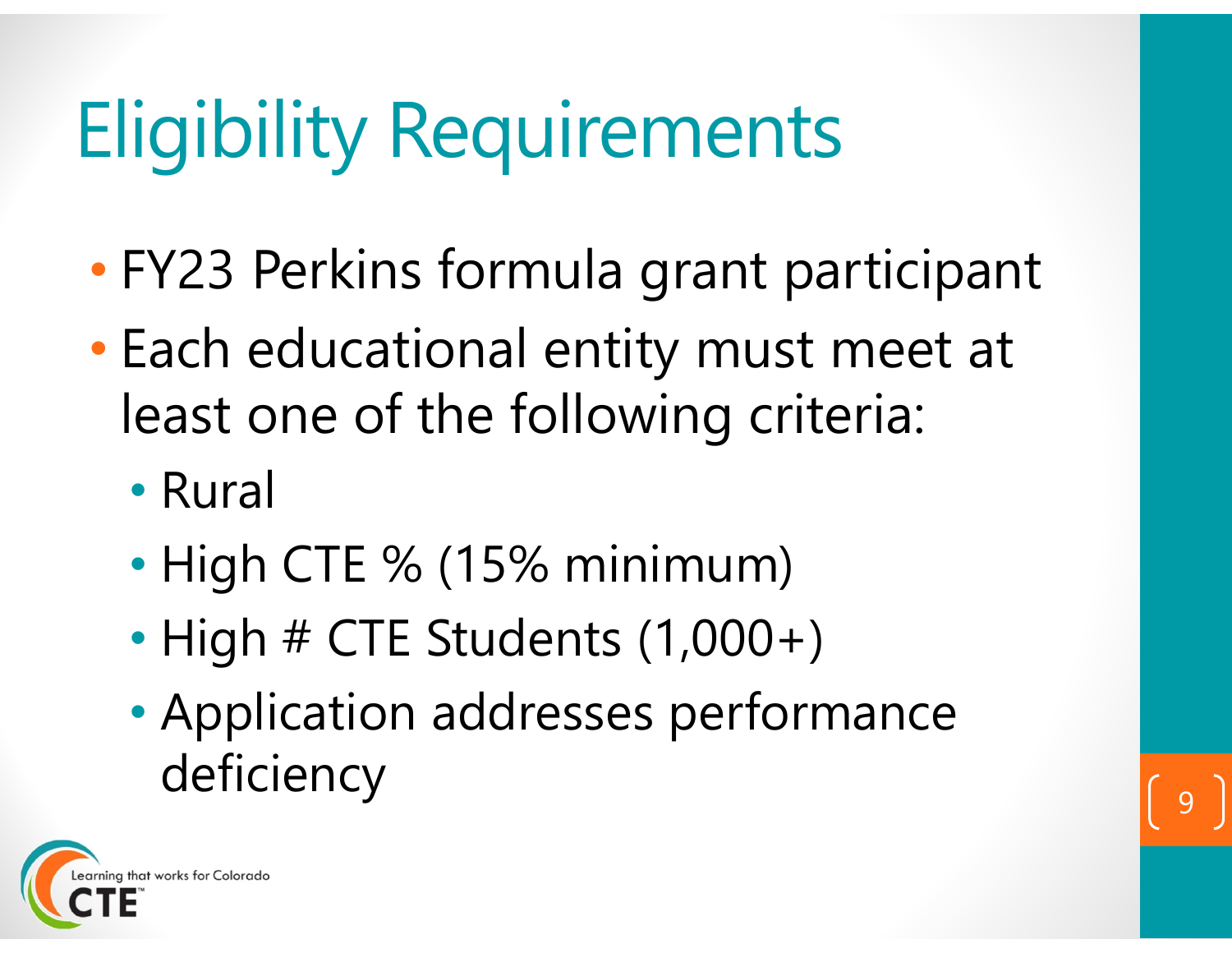# So…who can apply?

• Secondary/Postsecondary Education partners

- •Consortia
- •Secondary Districts
- •Postsecondary Entities

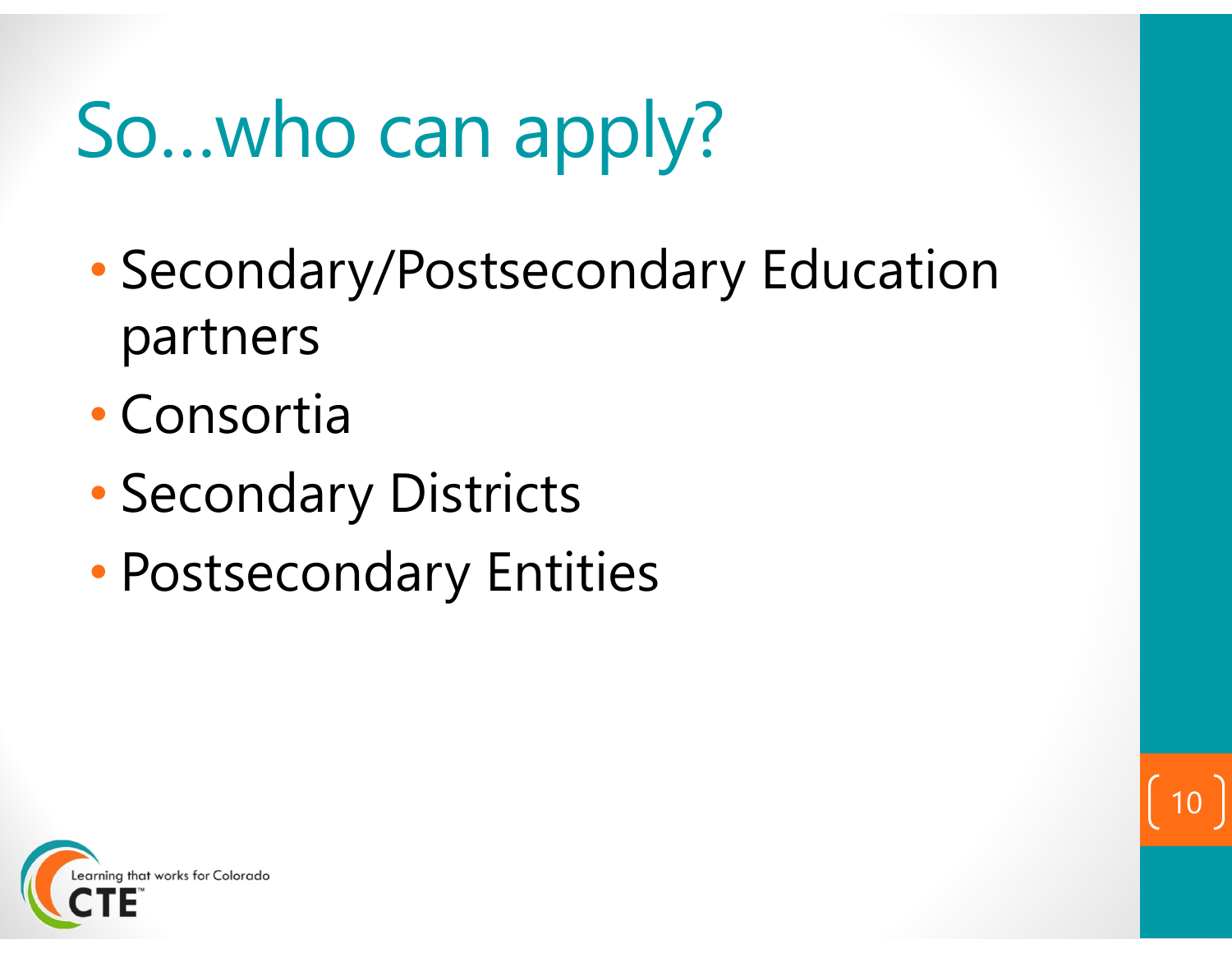#### Grant Criteria

- •Address minimum of 2 CTE Goals
- $\bullet$ Demonstrate partnership
- •• Preference for rural collaborations, geographic distribution, alignment to needs assessment and CTE vision, equity strategies
- •\$250,000 maximum proposal
- •• One project per application
- •• Reimbursement based grant 11

that works for Colorado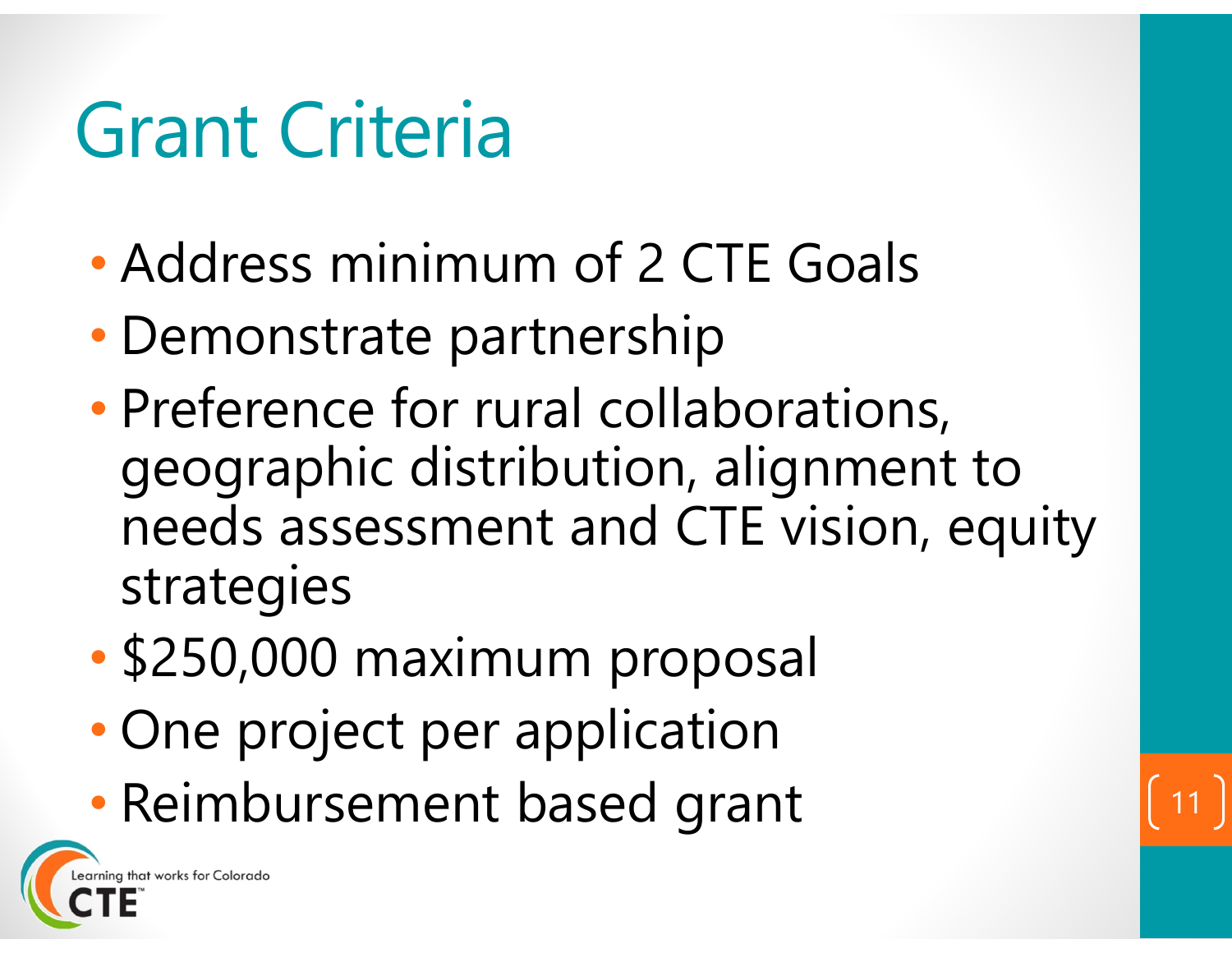#### 2021(rainbow) & 2022 (apple) Projects



12

Learning that works for Colorado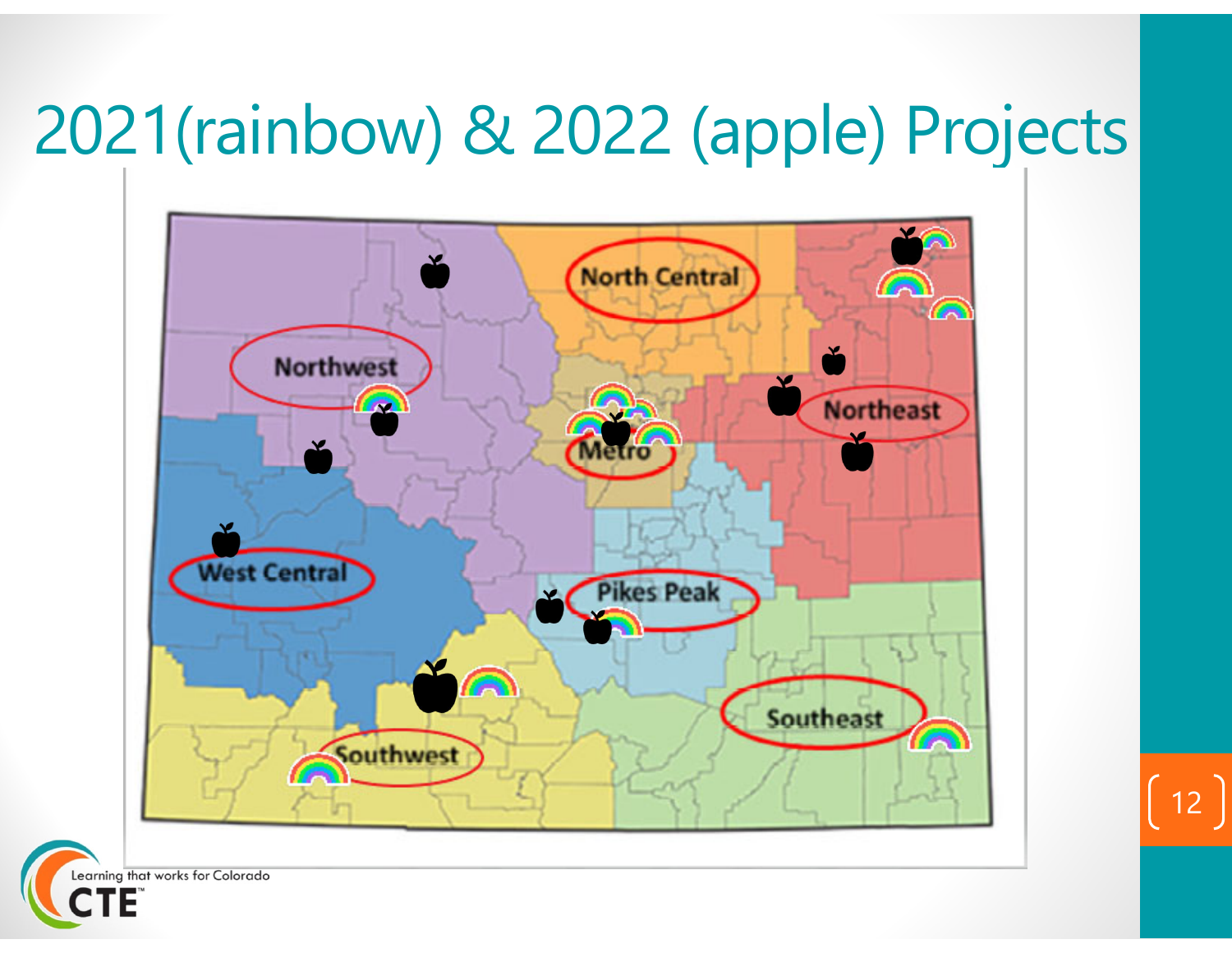### Grant Application Format

- • 8 page max
	- Project name
	- •Project lead
	- •Fiscal agent
	- •Project partners
	- •• Eligibility
	- • Project description
- Data
- Success
- •• Scaling
- •Creating buy-in
- •Reporting
- •Budget
- Timeline
- Assessment 13

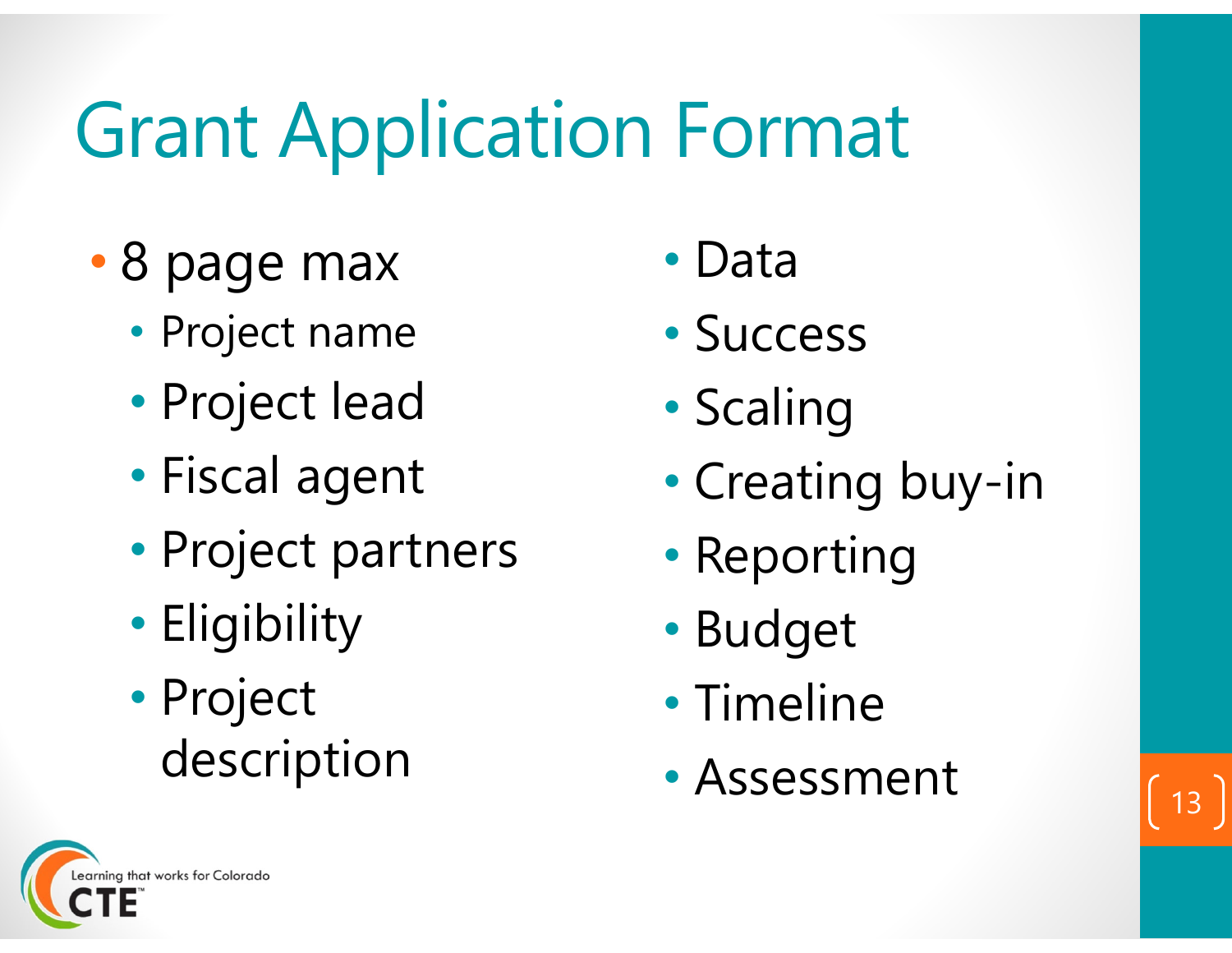#### Additional Attachments

- • Letters of support from each partner for the project and the partnership
- •Detailed budget in Excel



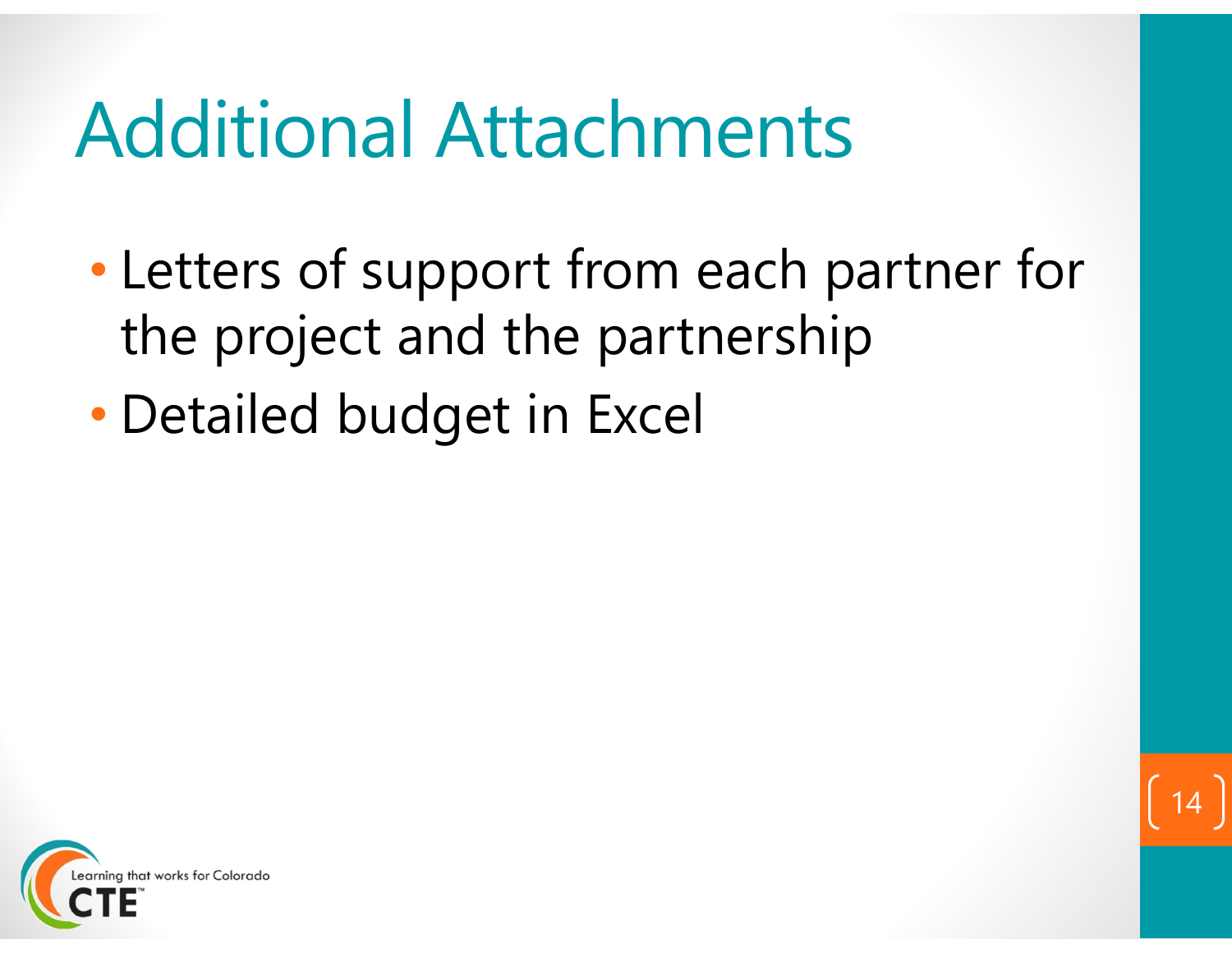### Budget Worksheet

Rate maximum of 5% (normal federal rules apply including that equipment is not included in the calculation)

|                                                                                                    | <b>Innovations in CTE Grant Budget</b>                                                                                    |                                |                                                                |                          |
|----------------------------------------------------------------------------------------------------|---------------------------------------------------------------------------------------------------------------------------|--------------------------------|----------------------------------------------------------------|--------------------------|
| <b>Expense Type</b>                                                                                |                                                                                                                           |                                | Matching or In<br><b>Kind Amount</b>                           |                          |
| Add rows as needed so that<br>detailed budget can be provided<br>(i.e. only one piece of equipment | <b>Description of Planned Expense</b><br>Detail for description should be sufficient for grant evaluator(s) to understand |                                | This is not a<br>requirement,<br>but could help<br>demonstrate |                          |
| per line). It is not expected that                                                                 | the full scope of the expenses planned (i.e. quantity and type of supplies,                                               | Amount                         | additional                                                     |                          |
| every grant will include expenses in                                                               | professional development activities planned, services needed from                                                         | Requested<br>from Grant        | investment/                                                    |                          |
| each of the below categories.                                                                      | consultants, etc.)                                                                                                        |                                | partnership                                                    |                          |
| Professional Development                                                                           |                                                                                                                           | \$                             | Ś                                                              |                          |
| In-state Travel                                                                                    |                                                                                                                           | \$<br>$\overline{a}$           | Ś                                                              |                          |
| Out-of-state Travel                                                                                |                                                                                                                           | \$<br>$\overline{\phantom{0}}$ | Ś                                                              |                          |
| Supplies                                                                                           |                                                                                                                           | \$<br>$\overline{\phantom{0}}$ | Ś                                                              |                          |
| Consultants                                                                                        |                                                                                                                           | \$<br>$\overline{\phantom{0}}$ | Ś                                                              |                          |
| Equipment                                                                                          |                                                                                                                           | \$<br>$\overline{\phantom{0}}$ | Ś                                                              |                          |
| Training                                                                                           |                                                                                                                           | \$<br>$\overline{\phantom{0}}$ | Ś                                                              | $\overline{\phantom{a}}$ |
| Misc. Expenses                                                                                     |                                                                                                                           | \$<br>$\overline{\phantom{0}}$ | Ś                                                              |                          |
| CACTE Expenses (registration, travel)                                                              |                                                                                                                           | \$<br>$\overline{\phantom{0}}$ | Ś                                                              | $\overline{\phantom{a}}$ |
| Other                                                                                              |                                                                                                                           | Ś                              | Ś                                                              |                          |
|                                                                                                    |                                                                                                                           |                                |                                                                |                          |
| <b>Total Requested from Grant</b>                                                                  |                                                                                                                           | \$<br>$\sim$                   |                                                                |                          |
| <b>Total In-Kind Amount</b>                                                                        |                                                                                                                           |                                | Ś                                                              |                          |
| <b>Grant Administration - Indirect Cost</b>                                                        |                                                                                                                           |                                |                                                                |                          |

15

r In-

 $\mathcal{L}^{\pm}$ 

Total Grant Amount Requested (may not exceed \$250,000): 5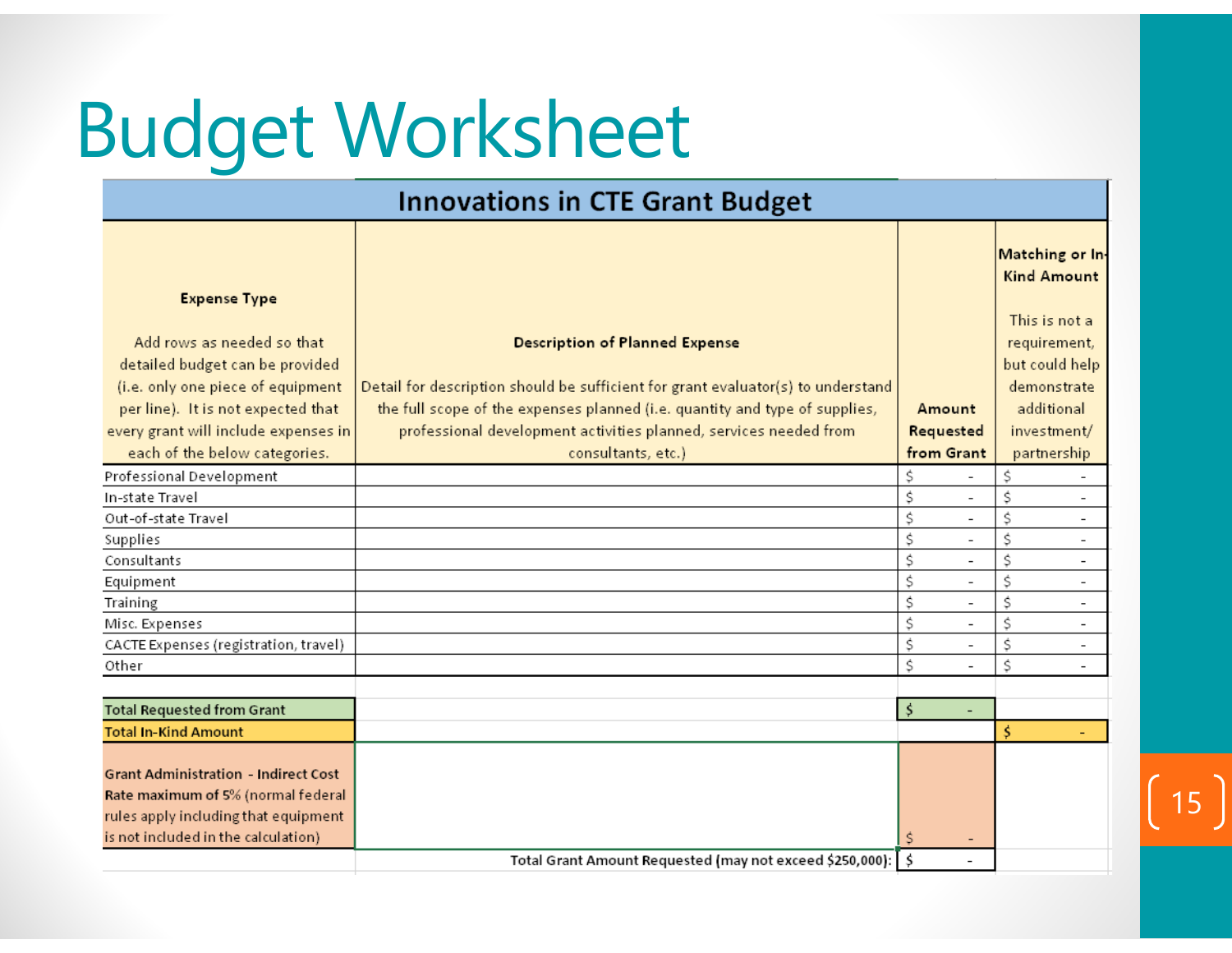#### Submission Instructions

- Completed applications must be submitted by 5:00 p.m. Mountain Daylight Time on May 16, 2022
- Subject line should include your entity's name and "Innovations in CTE Grant FY2023"
- E-mail cte@cccs.edu

rning that works for Colorado

• **Late or incomplete applications will not be accepted** <sup>16</sup>

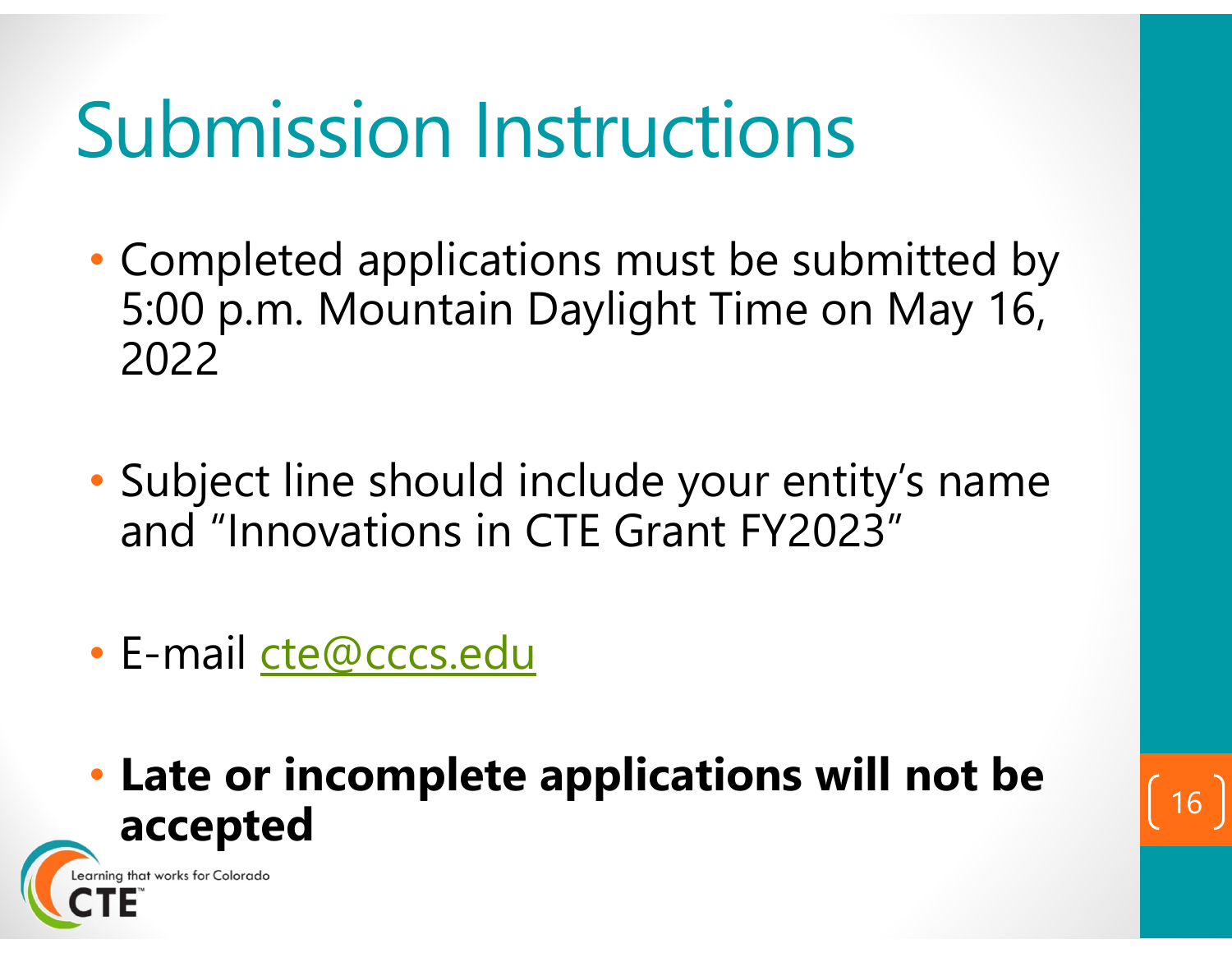### What Comes Next?

- Evaluation panel
- Negotiation of grant budget and grant agreement
- Sign-off of grant agreement
- Project implementation

Note that this grant process is accounted for, managed, and tracked separately from Perkins formula grant



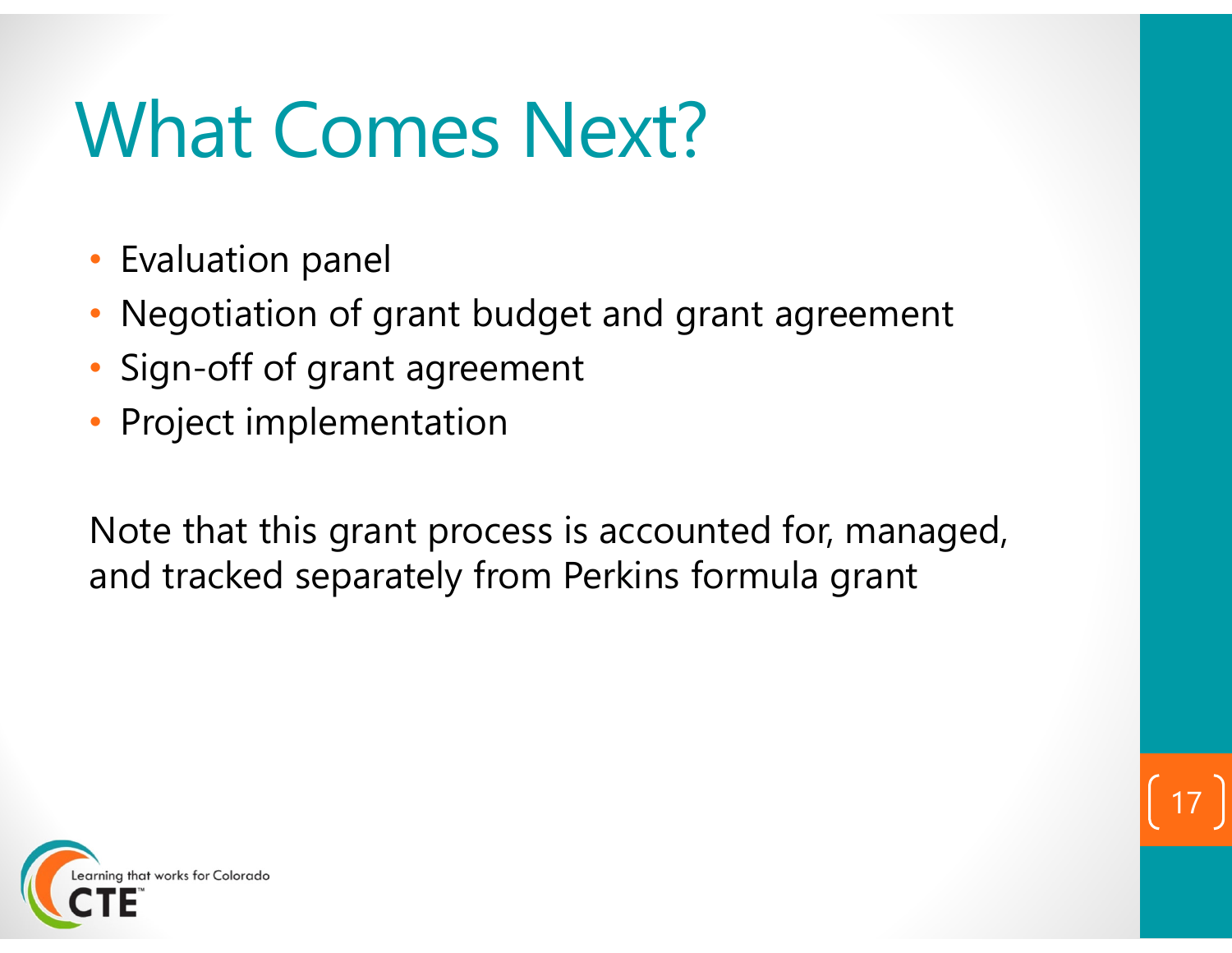### Common Questions Asked

- Are all projects selected fully funded?
- Can I apply more than one year in a row and be funded?

- • What about middle school CTE – can it be included in these grants?
- Are there things that aren't allowable?
- What do you mean by geographic distribution?
- $\bullet$ Do I have to apply with my consortium?